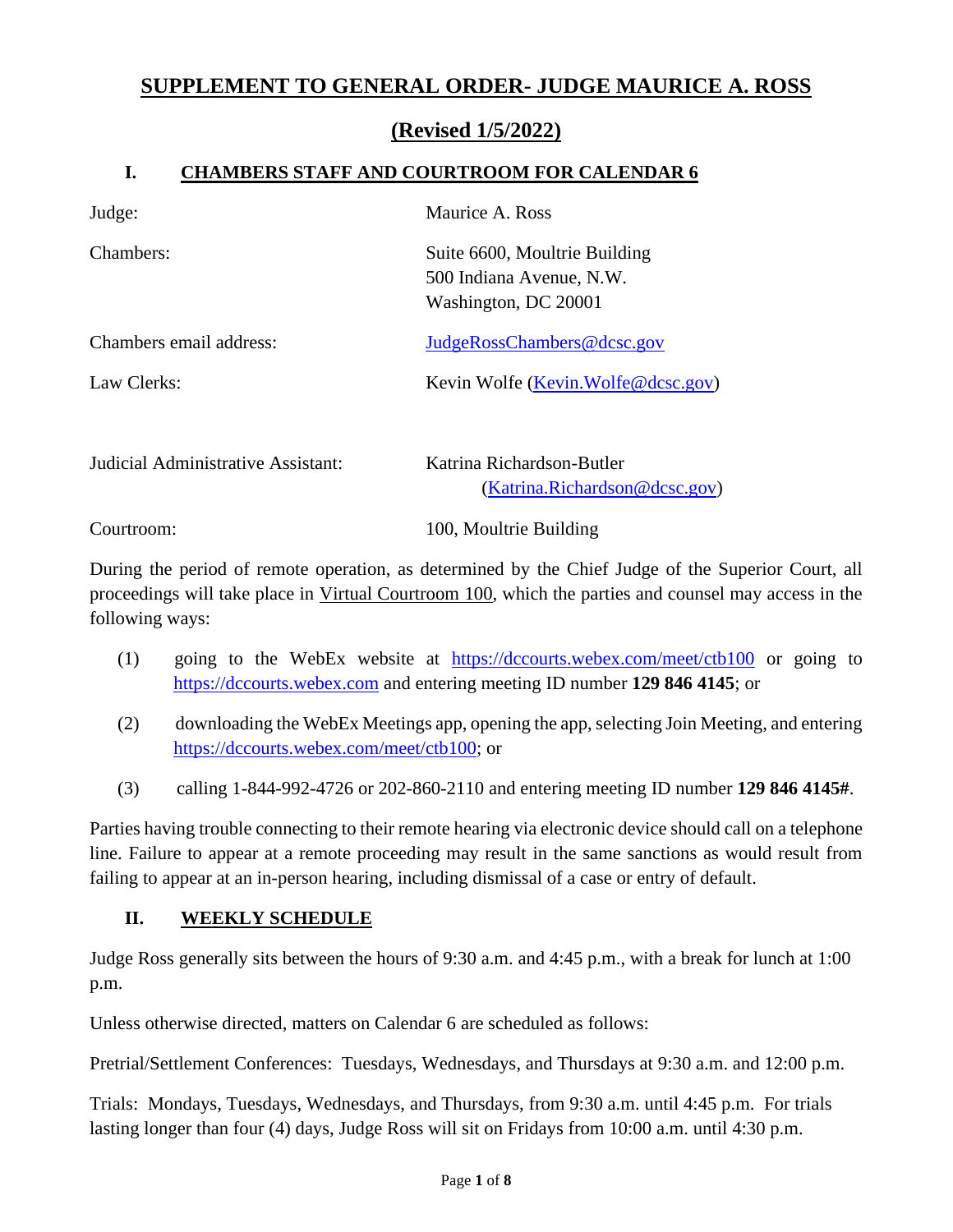Scheduling Conferences, Oral Examinations, *Ex Parte* Proofs, and other matters: Fridays beginning at 9:30 a.m.

Motion Hearings: As scheduled by Chambers.

### **III. COMMUNICATIONS WITH CHAMBERS**

No party or lawyer may contact chambers by telephone. Judge Ross' staff may not and will not provide advice of any kind about court rules, practices or procedures. Judge Ross does not accept letters from parties or lawyers about a case. If a party needs clarification of any rule, practice, or procedure, it should file a motion. If it is necessary for parties or counsel to contact chambers, they may send an email to the law clerk(s) and the judicial administrative assistant, copying the other party or parties.

### **IV. SCHEDULING PRAECIPES**

Notwithstanding the earlier deadline set forth in Rule 16(b) of the Superior Court Rules of Civil Procedure, Judge Ross will consider a Civil Action Form 113 (Praecipe Requesting Scheduling Order) filed at least two calendar days before the date of the scheduling conference. A praecipe filed later than the Wednesday preceding a Friday scheduling conference therefore will not be considered, and the parties will be required to appear for the scheduling conference. Parties are reminded that praecipes should not be filed in cases where an answer has not been filed or pending motions are on the docket.

## **V. MOTIONS**

**Consent Motions**: Judge Ross strictly enforces the requirement in Rule 12-I(a) of the Superior Court Rules of Civil Procedure that, before filing any motion (except pursuant to Rule 11), the moving party must first ascertain whether other affected parties will consent to the relief sought. Judge Ross requires that parties include a certification indicating whether the affected parties consent to the requested relief. Judge Ross may summarily deny a motion that does not contain the requisite certification. The title of every motion must indicate whether the motion is opposed or consented. Judge Ross generally grants consent motions. The filing of consent motions does not change or alter any existing court order or deadline.

**Proposed Order**: Proposed orders shall be submitted through CaseFileXpress. Any proposed consent order must be filed with a motion requesting the relief sought, and explaining the basis for the request. A proposed consent order filed without an accompanying motion will be summarily stricken from the Court's docket. Counsel shall provide a courtesy copy of **all** proposed Orders in WORD format to Chambers at [JudgeRossChambers@dcsc.gov.](mailto:JudgeRossChambers@dcsc.gov)

**Length of Filings**: Judge Ross discourages memoranda more than fifteen double-spaced pages long. No party may submit a motion and memorandum more than twenty pages long without leave of Judge Ross. If a party fails to comply with these rules, Judge Ross may summarily deny the motion.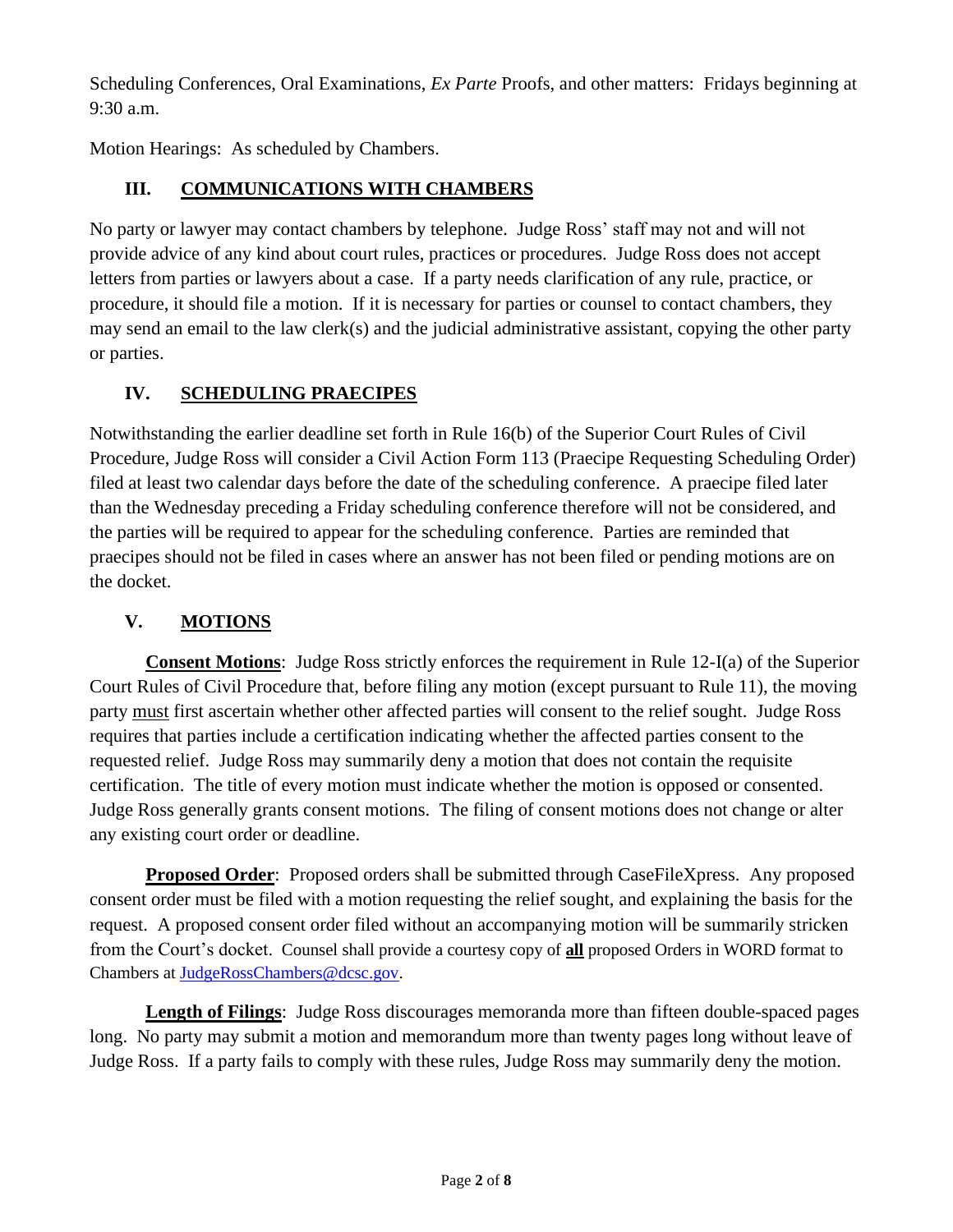**Paper copies**: Judge Ross requires parties to provide a paper copy of any filing that exceeds twenty-five (25) pages in length. Parties must mail the paper copy to Judge Ross' chambers at the address listed above.

**Reply Briefs**: Parties who wish to file a reply brief may do so within seven calendar days of the filing of an opposition brief without leave of the Court. No party may submit a reply to an opposition that is more than five pages long, or a sur-reply without leave of Judge Ross.

**E-Filed Motions**: It generally takes at least three business days for the Clerk's Office to process filings. A lawyer or party who has a question about the status of a pending motion or why a particular filing was rejected should check online at [http://www.dccourts.gov/internet/CCO.jsf,](http://www.dccourts.gov/internet/CCO.jsf) contact the Clerk's Office at (202) 879-1133, or check CaseFileXpress.com. Parties may not contact chambers to inquire about rejected filings. If the Clerk's Office initially rejects a filing, which causes the filing to be out of time, the affected party must file a motion to late-file the papers in question.

**Motions** *in Limine*: Judge Ross generally rules on motions *in limine* at or before the pretrial conference. In accordance with the deadline set forth in Rule 16(d) of the Superior Court Rules of Civil Procedure, parties should file motions *in limine* at least three weeks before the pretrial conference, and oppositions to such motions should be filed no later than one week before the pretrial conference.

**Continuances & Extensions of Time**: Except in extraordinary circumstances involving unforeseeable events, all motions seeking to extend a deadline or continue a hearing must be filed at least three business days prior to the scheduled date. Any motion to reschedule a hearing or mediation session must suggest alternative dates and times that are convenient to both parties. A motion that is not filed at least three days in advance may be ignored with no action taken by the Court. The parties are reminded that the filing of a motion itself does not continue the matter or extend the deadline.

**Consolidated Motions**: A party ordinarily should raise in one motion all of the grounds for the relief it seeks. For example, a party should file one summary judgment motion or one motion *in limine*, even if the party seeks summary judgment on multiple grounds or pretrial rulings on multiple issues. If a consolidated motion exceeds the Court's usual page limit, the party may file, with the consolidated motion, a motion for leave to file a brief exceeding the page limit. Such requests are ordinarily granted because consolidated motions are more efficient and require fewer total pages than separate motions.

**Motions for Default Judgment:** A party filing a motion for default judgment should obtain the affidavit required by the federal Servicemember Civil Relief Act (form 114) no more than 30 days prior to moving for default judgment. The Court has discretion to require parties that submit an affidavit that is dated more than 30 days prior to the filing for default judgment to submit a more recent affidavit.

**Emergency Motions**: Parties should request expedited action only in truly urgent situations. Parties and attorneys should be aware of the requirement of Rule 12-I(e) that the non-moving party be granted fourteen days within which to file a written opposition. Merely because a party labels a pleading as an "emergency motion" does not mean that the Court will act on an expedited basis. A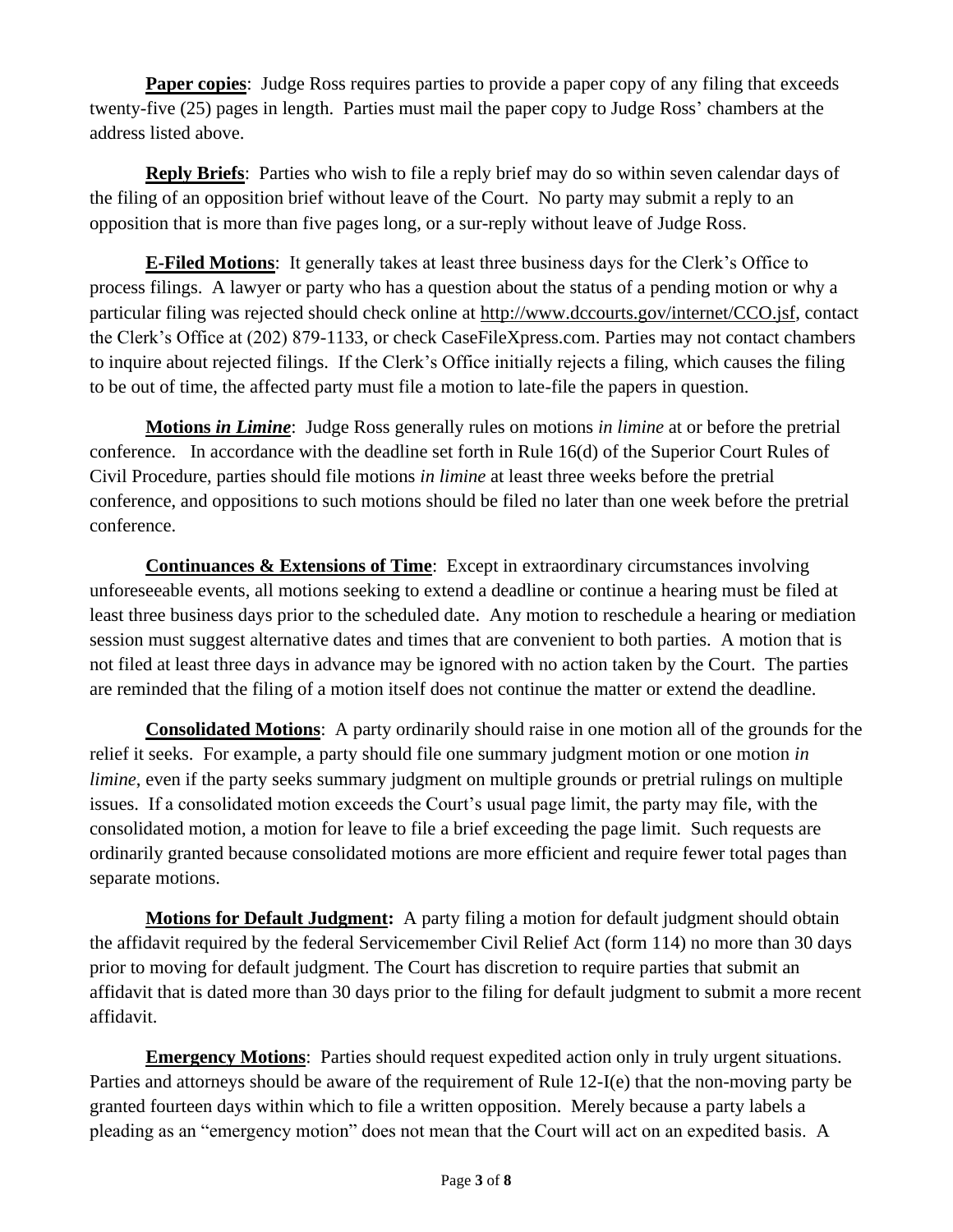party filing an emergency motion must send a courtesy copy of the motion by email to Judge Ross' chambers staff and to the other parties.

## **VI. DISCOVERY**

**Motions to Compel Discovery**: The Court strictly enforces the requirements set forth in Rules 26(h) and 37(a), which require the parties to meet for a reasonable period of time in an effort to resolve or narrow any discovery dispute and to include a certification regarding such a meeting in discoveryrelated motions. If a party submits a discovery-related motion without a certification, the Court may summarily deny the motion. The Court places pending discovery motions on its Discovery Motions Calendar; and if a hearing is held, the Court will award attorneys' fees and costs to the prevailing party, as prescribed by Rule 37(a)(5).

## **VII. LANGUAGE ACCESS**

The Court provides professional interpreters in all matters, when needed. The parties must notify the Court in advance of any hearing for which an interpreter will be needed. Family members, friends, counsel, or counsel's staff will not be permitted to interpret for parties or witnesses during a hearing.

### **VIII. MEDIATION**

Parties must attend mediation sessions unless a motion is filed to vacate or change the mediation date. Where a party fails to appear for mediation, chambers may issue an order for the party that did not appear to show cause why it should not be sanctioned for its failure to appear. The order will give the party the options of paying the mediation fees expended to the Court Registry or appearing in court for a hearing on the order to show cause. Where both parties fail to appear, each party will be provided the same options.

## **IX. SCHEDULING AND PRETRIAL CONFERENCES**

**Non-party Principals**: Except in extraordinary circumstances with prior judicial approval, non-party principals with settlement authority must attend mediation sessions and pretrial conferences in person. Any request to excuse a non-party principal from personal attendance should be made by motion at least two weeks before the date of the conference.

**Scheduling and Calendars**: Any party or lawyer who attends a hearing during which the Court may reasonably be expected to schedule a hearing or deadline shall bring a calendar. If a party or lawyer does not have his or her schedule immediately available, Judge Ross will set a schedule, and the party may later file a motion to modify the schedule if the party so chooses.

**Joint Pretrial Statements**: Counsel and parties are reminded that Rule 16(e) of the Superior Court Rules of Civil Procedure requires the filing of a joint pretrial statement no later than one week before the pretrial conference. Judge Ross may order a continuance of a pretrial conference if the parties have not timely filed a joint pretrial statement that satisfies the requirements of Rule 16(e).

## **X. VIRTUAL COURTROOM PROTOCOL**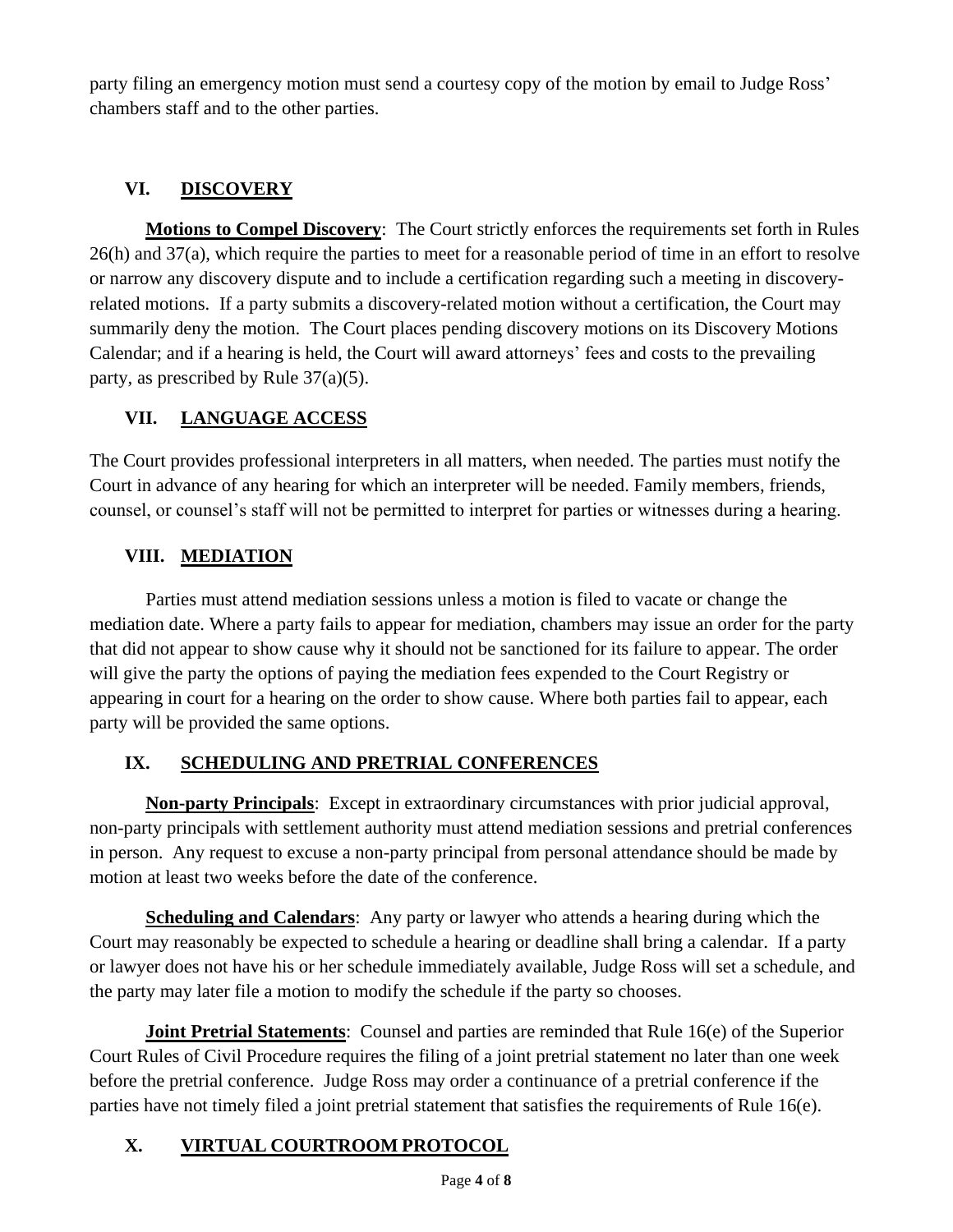**Guidelines**: When entering the virtual courtroom (by dialing in on a phone, or signing in through the website or app), the party should not attempt to speak because another hearing may be underway. Each party should be automatically muted by the courtroom clerk when you first arrive. If you are using the WebEx website or the app, you may check in with the courtroom clerk using the "chat" function. If you are on a telephone, you should wait for your case to be called.

**Exhibits**: If a party or counsel intends to rely on exhibits or other documents during the hearing, the party or counsel shall e-mail the exhibits to the Court at [judgerosschambers@dcsc.gov,](mailto:judgepanchambers@dcsc.gov) copying all sides, no later than 5:00 p.m. the day before the hearing. The party or counsel also must file the exhibits on the docket using the CaseFileXpress system and provide a copy of the exhibit to any witness before the hearing. The exhibits must be separately labeled so that they can be easily identified by all parties and the Court during the remote hearing. An exhibit list must be provided to the courtroom clerk prior to the hearing.

### **XI. VIRTUAL BENCH TRIALS**

**Schedule**: During the period of remote operation, Judge Ross will hold all bench trials remotely in Virtual Courtroom 100. Trials are generally scheduled to begin on Mondays at 9:30 a.m. Parties and attorneys should be prepared, however, to begin trial on Monday, Tuesday, Wednesday, or Thursday during the week that the trial is scheduled. Judge Ross generally takes one morning and one afternoon break, as well as a lunch break between approximately 1:00 and 2:00 p.m. By rule, Judge Ross will adjourn each day no later than 4:45 p.m.

**Exhibit Index**: On the first day of trial, each party must submit an exhibit summary form by emailing the form to [judgerosschambers@dcsc.gov.](mailto:judgerosschambers@dcsc.gov) Parties may obtain this form from the Clerk's Office or on the Court's website at [https://www.dccourts.gov/sites/default/files/pdf-forms/dcsc15r1-](https://www.dccourts.gov/sites/default/files/pdf-forms/dcsc15r1-06.pdf) [06.pdf.](https://www.dccourts.gov/sites/default/files/pdf-forms/dcsc15r1-06.pdf)

**Custody of Exhibits**: After trial and until any appeal has ended or the time to appeal has run with no notice of appeal filed, each party is responsible for maintaining exhibits and other materials that should be part of the record on appeal.

 **Mid-trial Issues**: If an issue arises during trial, the parties should raise it by sending an email by 8:30 a.m. of the next trial date to Judge Ross' chambers staff and to all other parties.

**Witness availability**: Judge Ross will not delay the trial to accommodate a witness' schedule, expect in extraordinary, unexpected, and documented circumstances. If a witness availability issue arises, a party shall immediately notify other parties and chambers.

**Rule on Witnesses**: Judge Ross enforces the rule on witnesses for all virtual bench trials. Accordingly, each party is responsible for ensuring that their non-party witnesses are not logged into the trial proceeding at any point other than when they are testifying. Prior arrangements should be made so that witnesses can appear on camera and be isolated from other witnesses and third parties when testifying.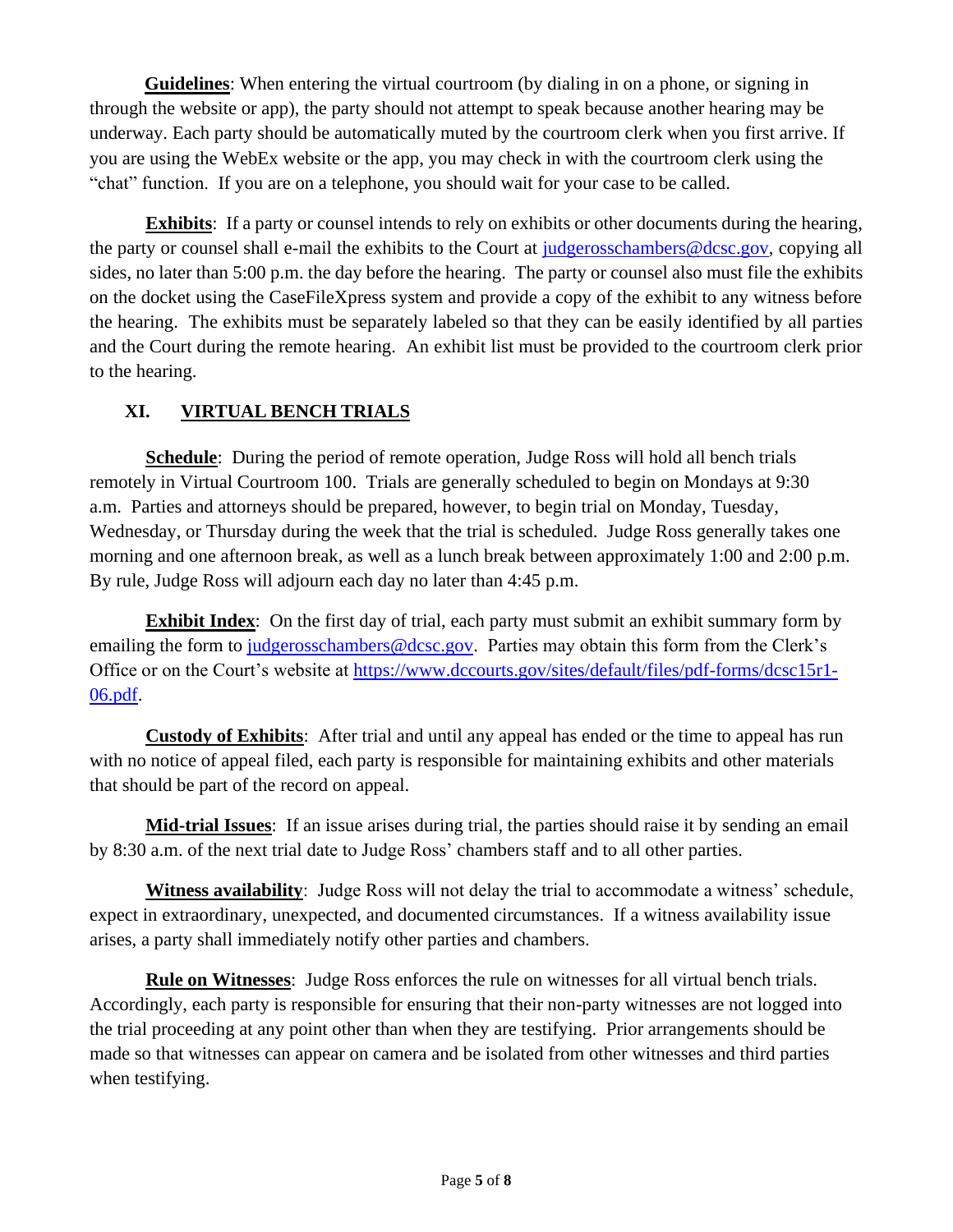**Proposed Findings of Fact and Conclusions of Law:** As a discretionary matter, the Court may require counsel to provide proposed findings of fact and conclusions of law at the close of the evidence.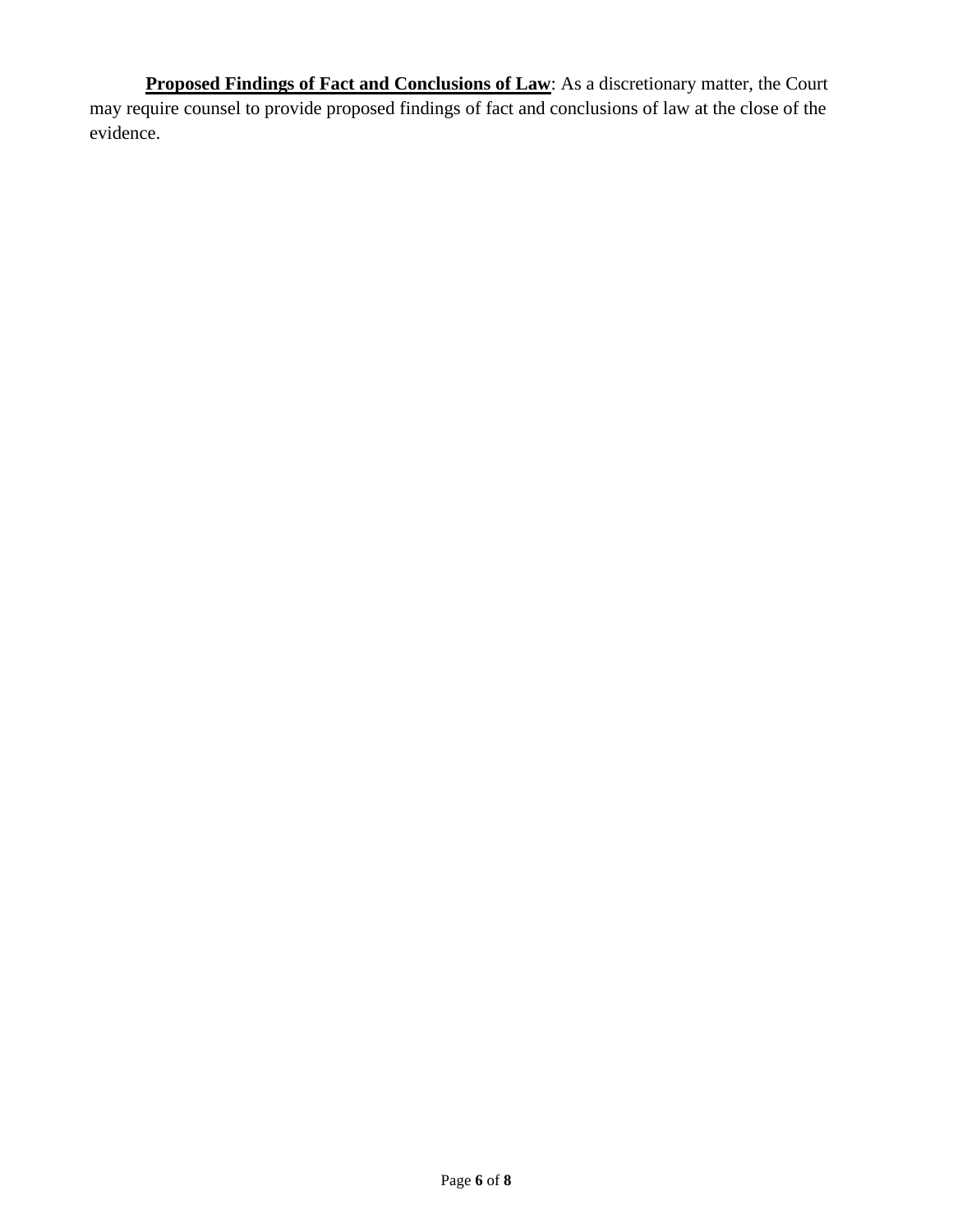#### **XII. IN-PERSON COURTROOM PROTOCOL AND PROCEDURES**

**Addressing the Court**: For in-person hearings, physically able attorneys and *pro se* parties are expected to stand when addressing the Court. Speaking objections are prohibited.

**Questioning of Witnesses & Demonstrations:** Questioning of witnesses must be conducted from behind the podium. Walking in the well of the courtroom is prohibited except as permitted by the Court. Permission is required to approach the Court. Any in-court demonstration requires prior permission of the Court.

**Audio-Visual Equipment**: Any attorney who desires to bring audio-visual equipment into the courtroom for trial or a hearing must secure a letter from the Court permitting the entry of such items into the courthouse, for presentation to security personnel. Such a letter must be obtained well in advance of the particular proceeding.

If a party intends to use court technology during a hearing, the party should send an email to Judge Ross' chambers staff and [courtroomtechnology@dcsc.gov](mailto:courtroomtechnology@dcsc.gov) at least three (3) days before the hearing so the Court can be prepared to facilitate the use of its technology. The email should include a brief description of the technology the party wishes to use.

#### **XIII. IN-PERSON JURY TRIALS**

**Schedule**: Jury trials are scheduled to begin on Mondays at 9:30 a.m., and thereafter generally are held between 9:30 a.m. and 4:45 p.m. Parties and attorneys should be prepared, however, to begin trial on Monday, Tuesday, Wednesday, or Thursday during the week that the trial is scheduled. Judge Ross generally takes one morning and one afternoon break, as well as a lunch break between approximately 1:00 and 2:00 p.m.

**Jury Instructions and Objections**: One week prior to trial, the parties shall email a copy of the proposed verdict forms and the proposed standard and special jury instructions in Microsoft Word format to [JudgeRossChambers@dcsc.gov.](mailto:JudgeRossChambers@dcsc.gov) If the parties object to any proposed jury instructions, they must include the reasons for that objection and any case law supporting their objection.

**Trial Status Update**: On the Wednesday preceding a trial date, the parties shall email chambers to inform the Court whether the parties expect to proceed on the scheduled trial date. If the parties' expectations change at any point before the date of trial, the parties shall update chambers by email. The email should include the anticipated number of witnesses for each party, a list of witnesses for each party identified by name, a list of exhibits for each party, an indication of an exhibit that is objected to, whether the parties are willing to waive a jury trial in favor of a bench trial, whether the trial is on liability and/or damages, and a realistic estimate of time for each side to present its case.

**Juror Notes**: The Court allows jurors to take notes.